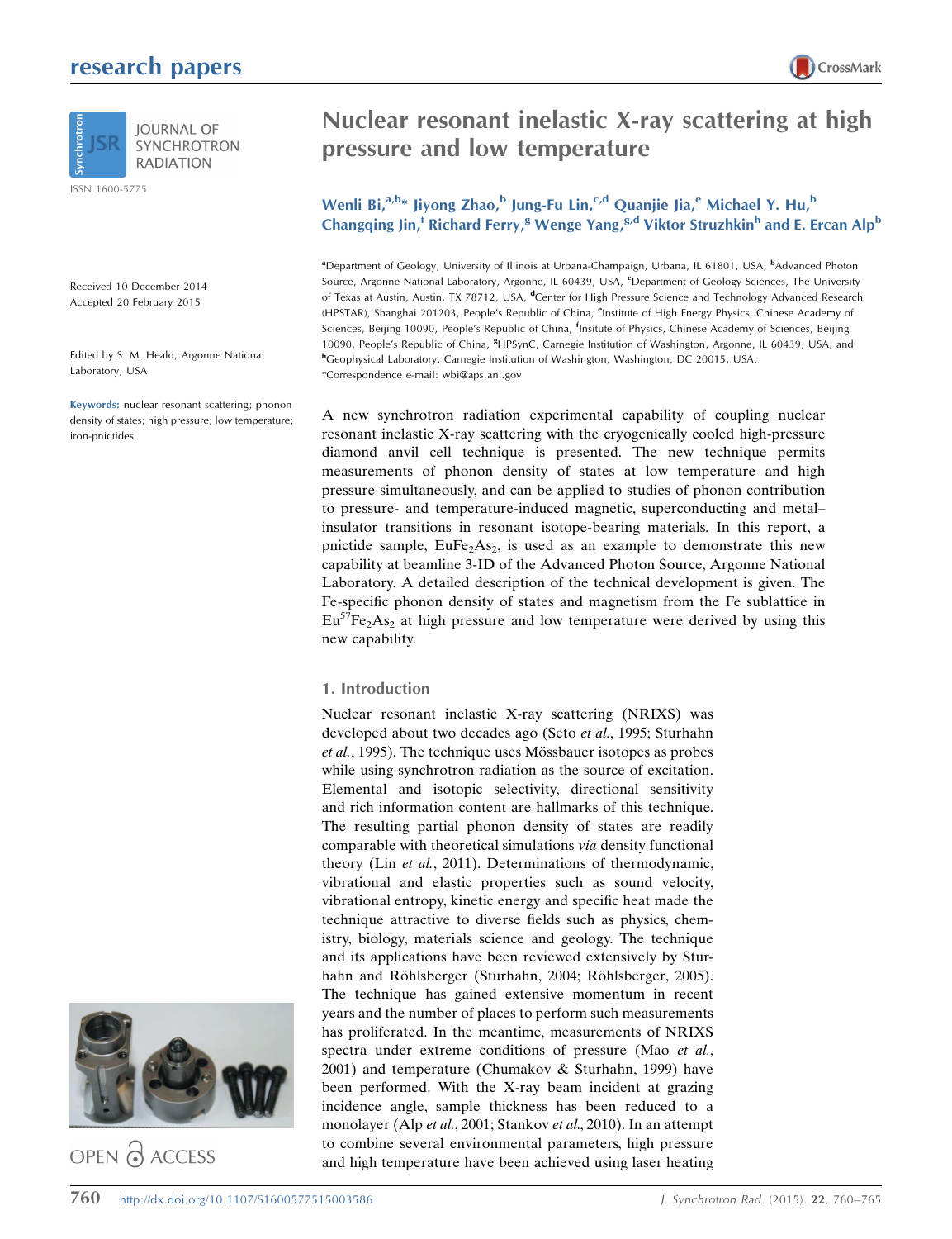in diamond anvil cells (DACs) (Zhao et al., 2004; Lin et al., 2005; Gao et al., 2009; Jackson et al., 2013). With a renewed interest in phonon physics due to the discovery of novel superconductivity in iron pnictides and chalcogenides (Boeri et al., 2008; Hahn et al., 2009; Sergueev et al., 2013; Kobayashi et al., 2013), it has become imperative to carry out NRIXS experiments under high-pressure (HP) and low-temperature (LT) conditions.

However, so far NRIXS has barely been measured simultaneously under HP and LT conditions due to some technical challenges. In a typical low-temperature and high-pressure experiment, a DAC is placed in a cryostat where cryogenic temperatures are achieved on the sample either by physical contact with a cold finger or by directly cooling through immersing the DAC in a cryogenic liquid. The vacuum shroud and thermal radiation shield on the cryostat greatly increase the distance from the sample to the silicon avalanche photodiode (APD) detectors, significantly reducing the counting rate and therefore increasing the data collection time. These technical difficulties make it unrealistic for NRIXS measurement at current synchrotron radiation facilities.

In this paper we describe a new NRIXS capability under HP–LT conditions at beamline 3-ID of the APS. Beamline 3-ID is a dedicated beamline for nuclear resonant scattering (NRS) studies (Alp et al., 1994). NRS experiments are carried out during the standard operating mode with 24 electron bunches and 102 mA storage ring current. The bunch interval is 153 ns. At 3-ID, experimental capabilities for  ${}^{83}$ Kr,  ${}^{57}$ Fe,  ${}^{151}$ Eu,  ${}^{161}$ Dy and  ${}^{119}$ Sn resonant isotopes are available. The X-ray beam is monochromated by a high-heat-load monochromator and subsequently by a high-resolution monochromator (Toellner, 2000; Toellner et al., 2006). The X-rays are then focused by Kirkpatrick–Baez mirrors to  $15 \mu m$ diameter onto the sample in a DAC.

The NRS signal from the sample is collected using APD detectors (e.g. Kishimoto, 1992; Baron & Ruby, 1994; Baron, 2000) with an area of  $1 \text{ cm} \times 1 \text{ cm}$  with a typical time resolution of 1 ns. In synchrotron Mössbauer spectroscopy (SMS) experiments, one APD detector is placed to collect coherently scattered photons in the forward direction. In a typical HP NRIXS experiment, a panoramic DAC is used (Mao et al., 2001). Wide openings in the DAC provide large solid angle for the nuclear fluorescence radiation of 14.4 keV and atomic fluorescence of Fe  $K_{\alpha}$  and  $K_{\beta}$  radiation following an internal conversion (Gütlich et al., 1978). The setup described here accommodates two APDs which are placed around the sample in a plane perpendicular to the incoming X-ray beam. An online X-ray diffraction system with a MAR3450 image plate detector is used to collect diffraction spectra from the sample or the pressure marker in order to determine the lattice parameters of the sample or to determine the pressure in the sample chamber (Gao et al., 2009). An online ruby fluorescence system is available for in situ pressure measurements.

In the following sections we present details of the design and results of the NRIXS measurements at HPLT. By adapting the miniature panoramic DAC with a liquid helium flow cryostat for NRIXS experiment, we succeeded in measuring the phonon density of states at HP and simultaneously at LT with good counting rates. We can foresee that this new capability is readily applicable to other spectroscopic techniques such as X-ray Raman spectroscopy (Goncharov, 2012), resonant inelastic X-ray scattering (RIXS) (Rueff & Shukla, 2010), X-ray emission spectroscopy (Rueff et al., 1999) and X-ray absorption spectroscopy (EXAFS and XANES) (Itiéf Baudelet et al., 1992) in both transmission and fluorescence modes at high pressure and low temperature.

#### 2. Instrumentation development

In order to minimize the distance between the sample and the detector, we have developed a miniature panoramic DAC (Fig. 1). The DAC is made of hardened Vascomax 350 with a hardness of Rockwell C55, and was machined at the



Figure 1

Images of the miniature panoramic DAC. (a) Photographs of the miniature DAC parts. (Left) Cylindrical piece. Two wide windows are cut to provide large solid angles for fluorescence signals reaching APD detectors. The dimension of the cylinder is reduced to 13.6 mm along the axis of the opening. A groove is made on the body to accommodate a silicon diode temperature sensor. (Middle) Piston of the DAC with a diameter of 20.3 mm. (Right) Four screws used on the piston for pressure application. (b) Photograph of an assembled DAC showing the wide windows.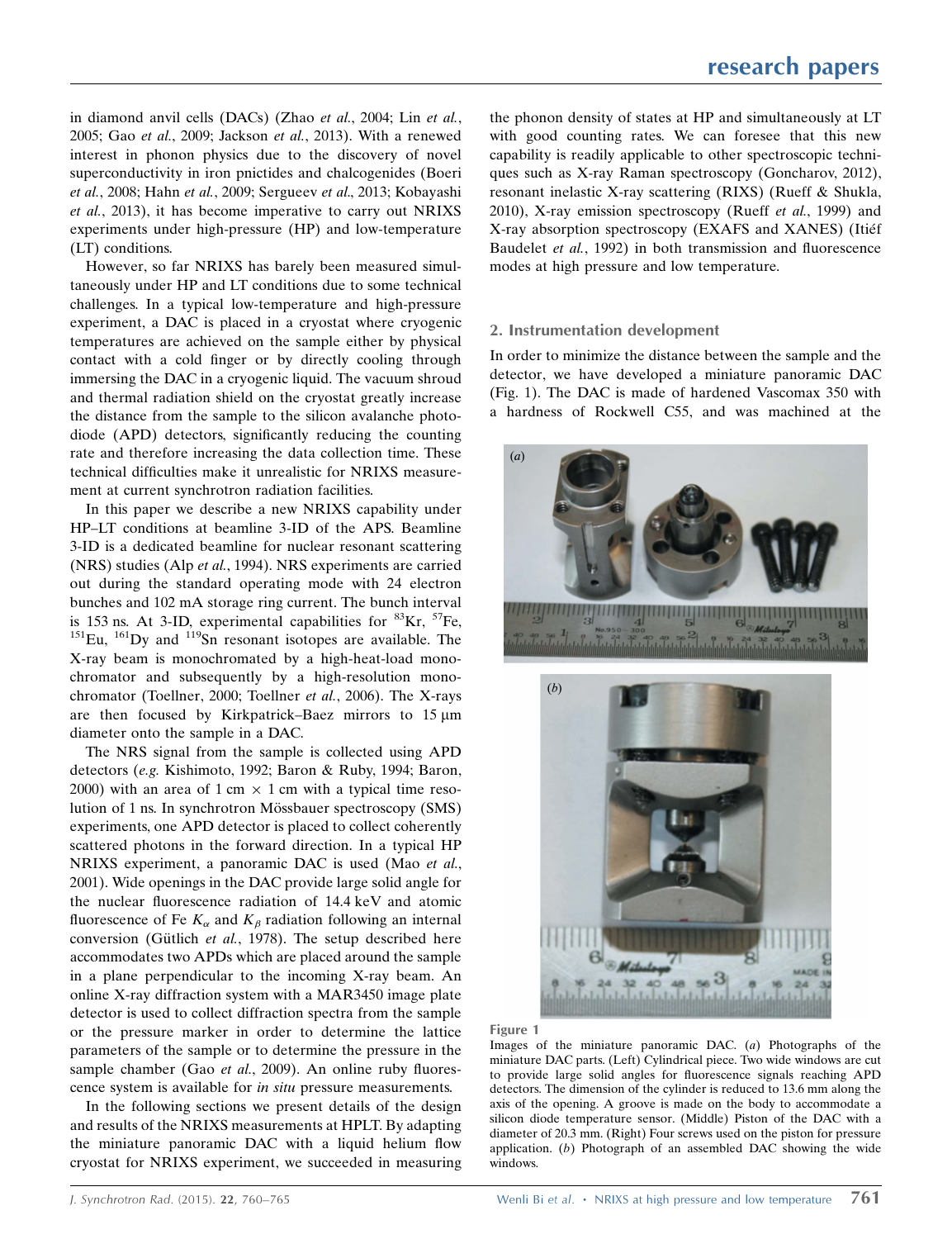## research papers

Mechanical Engineering Machine Shop of the University of Texas at Austin. The miniature DAC adopts a piston-cylinder type design shown in Fig. 1. Pressure is applied by tightening four screws on the piston side. The diameter of the DAC is 20.3 mm. Two openings are cut on the cylindrical part, each with  $140^{\circ}$  equatorial angle and  $68^{\circ}$  along the DAC axis for fluorescence signals reaching the APD detectors. A silicon diode sensor is placed in the groove of the cylindrical piece (Fig. 1a) for measuring temperatures of the DAC body. As shown in Fig.  $1(a)$ , the cylindrical part is reduced to 13.6 mm along the openings so that when placed in a cryostat the distance to the APD located outside of the cryostat is reduced.

To achieve low temperature, a continuous-flow cryostat (Oxford, CF2102) is used. A DAC holder was made to accommodate the DAC inside the cryostat as shown in Fig. 2. Two APD detectors are placed outside of a vacuum shroud for the cryostat (Fig. 2). Four windows  $(w1, w2, w3, w4)$  are constructed on the vacuum shroud to allow X-ray beams to reach the sample, and allow the inelastic and forward signals to reach the APD detectors. A diamond window (w1) of area  $4 \text{ mm} \times 4 \text{ mm}$  and thickness 100  $\mu$ m allows the incoming X-rays to reach the sample. Two windows (w2 and w3), each of area 1 cm  $\times$  1 cm, allow the inelastic scattering signals to reach the APD detectors. Kapton foil of thickness  $2.5 \mu m$  is used as the window material for w2 and w3 to minimize the absorption. The size of these windows is compatible with the area of the APD detector. The NRIXS APDs cover the same opening angles from the DAC. The distance from the APD to the sample is about 12 mm. A sapphire window (w4) downstream of area  $6 \text{ mm} \times 6 \text{ mm}$  allows SMS measurements and also serves as an optical window for pressure determination using the ruby fluorescence technique at low temperature. The miniature DAC is mounted on the cold finger of the cryostat by a copper DAC holder (Fig. 2a). This holder keeps the piston part of the DAC tight to achieve good thermal contact. A sleeve made of thin copper sheet covers the body of the DAC, which serves as a thermal radiation shield. Windows were cut on the sleeve to be compatible with those in the DAC allowing inelastic and forward signals to exit the cryostat. The temperature of the DAC is monitored by a Si diode thermometer placed in a groove of the DAC (see Fig. 1a). Apiezon N grease is applied to the sensor to ensure good thermal contact between the sensing surface of the Si diode and the DAC. The temperature sensor is held in place with a Teflon screw threaded on the DAC holder shown in Fig.  $2(a)$ . When changing pressure, the sample is warmed up to room temperature by stopping the liquid helium flow and applying a heater on the cryostat. After venting the cryostat, the circular flange on top of the shroud (w1) in Fig.  $2(a)$  is then removed to give access to the four screws on the piston side of the DAC without the necessity of removing the whole vacuum shroud from the cryostat.

### 3. Experiments

To demonstrate the new capability of NRIXS at HP–LT, we have performed NRIXS as well as SMS experiments under





 $(c)$ 

Figure 2

(a) Schematics of the mini-panoramic DAC inside the vacuum shroud of the cryostat with two APD detectors located outside the cryostat. The DAC is mounted on the cold finger of the cryostat by a copper DAC holder. The shape of the holder is designed to provide good thermal contact to the DAC. Three windows are visible in the schematics: w1, w2 and w3. Diamond window w1 has an area of  $4 \text{ mm} \times 4 \text{ mm}$  to allow incoming X-rays to reach the sample. Kapton windows w2 and w3 allow the inelastic scattering signals to reach the APDs. Each window has an area of 1 cm  $\times$  1 cm. The distance from the sample to the APD detectors is 12 mm. (b) Photograph of a thermal radiation shield and a DAC mounted on the cryostat. (c) Photograph of the HP–LT NRIXS setup at 3-ID-B. Two APDs are mounted on the top and bottom of the vacuum shroud of the cryostat. The window w4 shown provides optical access of the ruby fluorescence signals for pressure determination as well as allowing the measurement of SMS by a forward APD.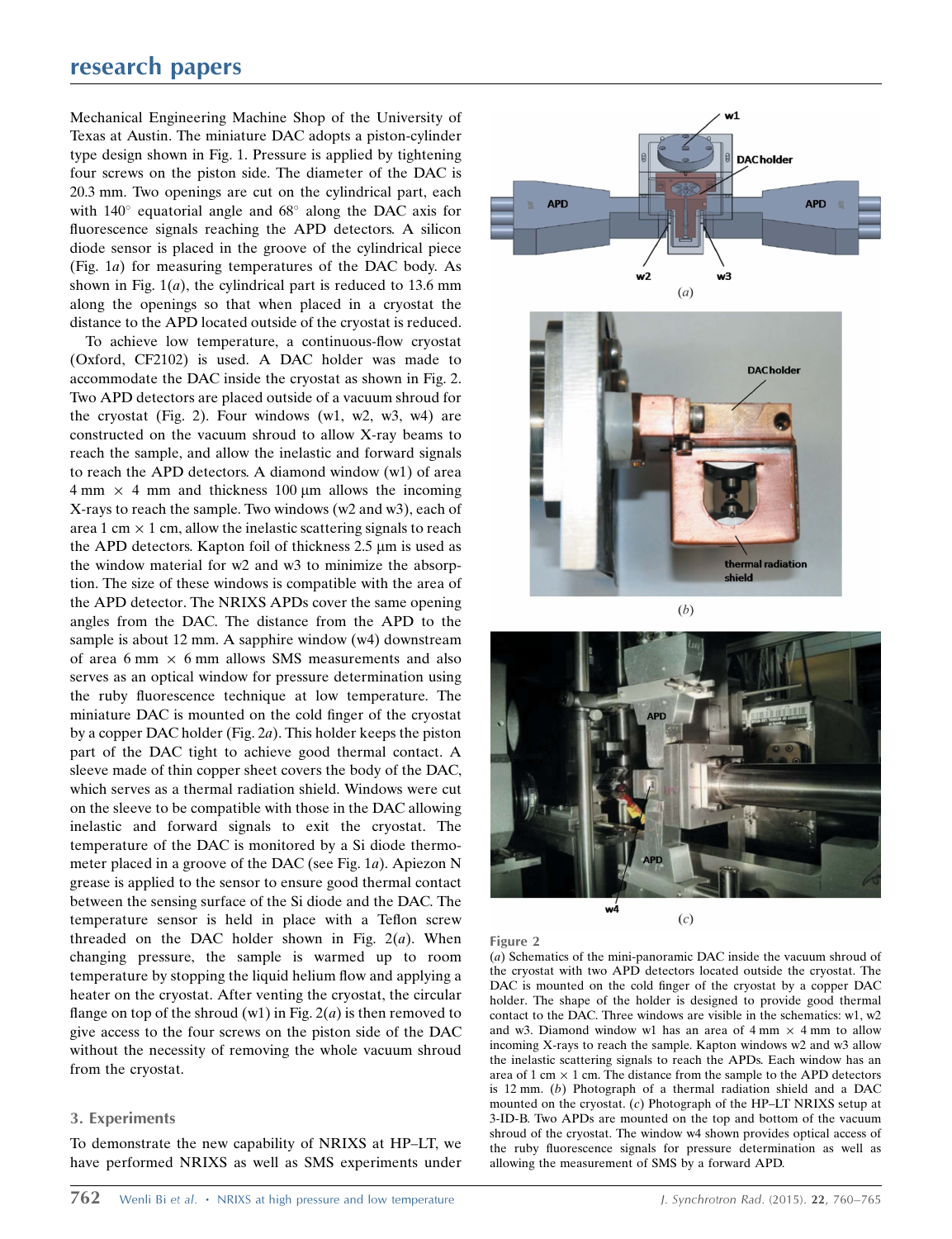HP–LT conditions on a Fe-pnictide sample  $EuFe<sub>2</sub>As<sub>2</sub>$  to investigate the Fe-specific phonon density of states and the local magnetism of the Fe sublattice. In recent years, Fe-based superconductors (FeSCs, including Fe-pnictides and Fe-chalcogenides) with superconducting temperature  $(T_C)$  as high as 65 K have rekindled research interest in high-temperature superconductivity (for a review, see Paglione & Greene, 2010). The parent compounds of these superconductors exhibit a tetragonal to orthorhombic structural transition accompanied by a magnetic transition forming spin density wave (SDW) state from the Fe sublattice. By chemical doping or applying pressure the magnetism is suppressed and superconductivity can be induced. In most of these FeSCs, superconductivity is found in the proximity of the magnetically ordered state from the Fe sublattice, which leads to the proposal that magnetic fluctuations contribute greatly in the electron paring in the superconducting states (Mazin et al., 2008; Chubukov et al., 2008; Kuroki et al., 2008). Since the discovery of the unconventional FeSCs, Mössbauer spectroscopy has been used widely to study the magnetic state from Fe sites as well as rareearth elements (Nowik et al., 2011; Ikeda et al., 2012). Similarly, SMS experiments probe directly the SDW ordering and can provide insight to the correlation of structural transitions and magnetic transitions under HP–LT conditions (Wu et al., 2013, 2014). The strong interplay among magnetism, crystal structure and electronic structure in Fe-based materials can be studied by NRS experiments under HP–LT conditions, with NRIXS providing lattice dynamics at magnetic, structural transitions and superconducting transitions and SMS probing the magnetism.

The partial phonon density of states and magnetic hyperfine fields of Fe were studied in a single-crystalline  $EuFe<sub>2</sub>As<sub>2</sub>$ sample at the resonant energy of 14.41 keV. The  $57$ Fe enriched single-crystalline sample was grown at the Institute of Physics, Chinese Academy of Sciences, China.  $EuFe<sub>2</sub>As<sub>2</sub>$  is very unique among the 122 family of Fe-pnictides with regard to its rich magnetic, superconducting and crystal structural transitions when moderate pressure is applied. The pressure–temperature phase diagram of  $EuFe<sub>2</sub>As<sub>2</sub>$  has been studied through electrical resistivity and magnetic susceptibility measurements with oil as pressure medium (Kurita et al., 2011; Matsubayashi et al., 2011; Miclea et al., 2009; Terashima et al., 2009). At ambient pressure  $EuFe<sub>2</sub>As<sub>2</sub>$  shows antiferromagnetic ordering from the Fe sublattice at 190 K accompanied by a tetragonal to orthorhombic structural transition (Uhoya et al., 2011), and antiferromagnetic ordering from the Eu sublattice at 19 K. Under pressure the magnetic transitions of the Fe lattice and the structural transition are suppressed. In a narrow pressure range of 2.4–3 GPa the sample was found to be superconducting with  $T_C \simeq 30$  K (Kurita *et al.*, 2011; Matsubayashi et al., 2011; Miclea et al., 2009; Terashima et al., 2009). The role of the phonons in the superconducting transition has not been studied.

During our measurements, diamond anvils with 500  $\mu$ m culet were used to achieve high pressure in the miniature DAC. A Be gasket was pre-indented to  $80 \mu m$  and a hole of 120 µm diameter was electro-spark drilled through the center

to form a sample chamber. Neon was used as pressure medium to achieve a hydrostatic environment around the sample. X-ray beam at 14.41 keV was focused to 15  $\mu$ m at the sample position. The incoming X-ray beam is along the c-axis of the single-crystalline sample. The NRIXS spectra were recorded by two APD detectors shown in Fig. 2. SMS signals from the sample and the instrumental resolution function were collected by an APD detector in the forward direction. Several ruby spheres were placed next to the sample to allow in situ pressure determination at any temperature from the  $R_1$  ruby fluorescence line by an online ruby system using the revised pressure scale by Chijioke et al. (2005).

### 4. Results and discussion

In the current system, a stabilized base temperature  $(\sim 20 \text{ K})$ can be reached within 30 min from room temperature. Two main factors are responsible for this rather high minimal temperature:

(i) As shown in Figs.  $2(a)$  and  $2(b)$ , the homemade copper DAC holder is screwed onto the cold finger of the cryostat where the liquid helium flow ends. The DAC is clamped onto the holder. The minimal temperature achieved on the DAC is largely affected by the couplings of the holder to the cold finger and the DAC to the holder. The extra junction between the cold finger and the DAC reduces the cooling efficiency shown by the temperature gradient from the cold finger to the DAC: 9 K on the cold finger while 20 K on the diamond anvil cell.

(ii) On the radiation shield two windows were cut to allow the nuclear fluorescence signals to reach the APD detectors through two Kapton windows, each of area  $1 \text{ cm} \times 1 \text{ cm}$ , on the vacuum shroud. The large windows expose the DAC to thermal radiation from the Kapton window which is at room temperature, greatly increasing the minimal temperature on the DAC.

As a result of using the miniature DAC, a good counting rate from the sample was obtained with a data collection time of 6–8 h at each pressure and temperature. This is comparable with a typical data collection time for a high-pressure NRIXS experiment at ambient temperature. The phonon excitation spectra of a single-crystal  $Eu^{57}Fe<sub>2</sub>As<sub>2</sub>$  were measured in the DAC at 0.4 and 3.4 GPa and 24 K. At 0.4 GPa the NRIXS data were collected with an energy range of  $-20$  meV to  $+80$  meV with 0.25 meV step size and 3 s at each energy point. The same energy scan was repeated more than ten times to obtain satisfying statistics on the phonon peaks. The data at negative energies as well as above 50 meV are at the noise level. Therefore the spectrum at 3.4 GPa was collected from  $-20$  meV to 60 mV.

Fig. 3 shows the NRIXS spectra, the instrumental resolution function and the Fe partial phonon density of states (PDOS) at high pressure and low temperature. The NRIXS spectrum at each pressure is the sum of individual scans. The resolution function is scaled to the elastic peak of the NIRXS spectrum. The measured full width at half-maximum of the resolution function is 1.1 meV. In the NRIXS spectrum the elastic peak is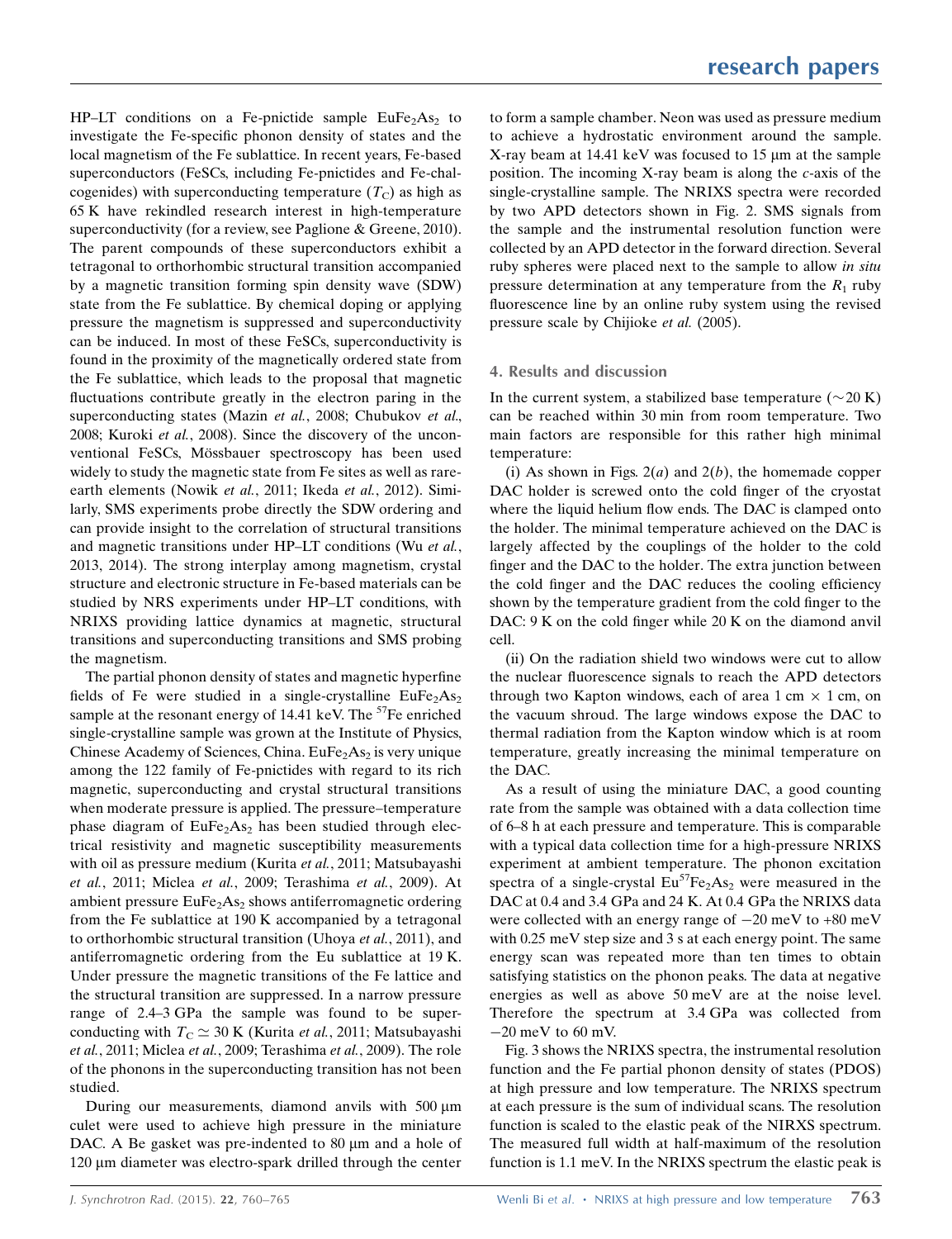

(Left) NRIXS spectra of  $Eu^{57}Fe<sub>2</sub>As<sub>2</sub>$  under high pressures and 24 K (solid lines) and instrumental resolution function (red dashed lines) measured by SMS. The intensity of the resolution function is scaled to the elastic peak intensity in the NRIXS spectra. (Right) Derived Fe specific PDOS.

removed based on the instrumental resolution function. The PDOS was extracted from the data using the PHOENIX package (Sturhahn, 2000). The derived Lamb-Mössbauer factors at 0.4 GPa and 3.4 GPa are 0.891 (3) and 0.893 (4), respectively. The PDOS show three major peaks at around 11, 25 and 32 meV, in good agreement with the results of Kobayashi et al. (2013). The peak around 11 meV split into two peaks at 3.4 GPa and 24 K. The peaks around 25 and 32 meV shifted toward higher energy under pressure. The changes of PDOS with pressure and temperature warrant theoretical calculations to understand the origins in terms of magnetic and structural transitions. More detailed discussions of the NRIXS together with SMS results will be published in a separate paper (Bi et al., 2015).

#### 5. Conclusion

A novel technique of NRIXS under HP–LT conditions has been developed at beamline 3-ID of the APS. The instrument is easy to use with a good counting rate. The new capability of measuring the phonon density of states has been demonstrated with a single-crystalline  $Eu^{57}Fe<sub>2</sub>As<sub>2</sub>$  sample. This setup allows us to record NRIXS, SMS and X-ray diffraction data under the same HP–LT conditions simultaneously. Pressure can be determined in situ by an online ruby system or X-ray diffraction system. The development significantly broadens the capabilities for NRIXS studies. It enables studies of the phonon contribution to phase transitions, such as magnetic, superconducting and metal–insulator transitions in correlated electron systems under HP–LT conditions. Simultaneous measurements of X-ray diffraction, electrical resistivity and susceptibility should be possible in this setup to gain more accurate information on the  $P-T$  phase diagram.

To further improve the counting statistics, a perforated anvil may be used on the upstream side to reduce the absorption by the diamond anvil at the energy of 14.4 keV which may further reduce the counting time by 40%. This technique can also be used on other resonant isotopes such as  $^{151}$ Eu,  $^{119}$ Sn and  $^{161}$ Dy to study pressureand temperature-induced transitions. Further development is underway in developing a new cryostat to achieve temperatures as low as 4 K. A gas membrane system will be incorporated to enable in situ pressure tuning at low temperature. We realise that this new capability is readily applicable to other X-ray spectroscopy techniques at high pressure and low temperature, such as X-ray emission spectroscopy to determine spin state, X-ray Raman spectroscopy for details of chemical bonding,

resonant inelastic X-ray scattering (RIXS) for electronic band structure, and X-ray absorption spectroscopy EXAFS and XANES for atomic near-neighbor environment and valence, respectively.

#### Acknowledgements

We thank Sergey N. Tkachev for assistance in loading the Ne gas pressure medium at GSECARS (sector 13) at the APS. We also acknowledge J. Liu, J. Wu and J. Zhu for their technical assistance with the experiments. Use of the Advanced Photon Source, an Office of Science User Facility operated for the US Department of Energy (DOE) Office of Science by Argonne National Laboratory, was supported by the US DOE under Contract No. DE-AC02-06CH11357. WB is partially supported by the Consortium for Materials Properties Research in Earth Sciences (COMPRES). JFL acknowledges support from the US National Science Foundation (EAR-0838221), Energy Frontier Research Center (EFree), the Extreme Physics and Chemistry Directorate of the Deep Carbon Observatory (DCO), and High Pressure Science and Technology Advanced Research (HPSTAR). CQJ is grateful to the support for this work by NSF of China through the International Key Collaboration Program (11220101003). RF and WY acknowledge the financial support from DOE-BES X-ray Scattering Core Program under grant number DE-FG02-99ER45775.

#### References

[Alp, E., Mooney, T., Toellner, T. & Sturhahn, W. \(1994\).](http://scripts.iucr.org/cgi-bin/cr.cgi?rm=pdfbb&cnor=hf5283&bbid=BB1) Hyperfine Interact. 90[, 323–334.](http://scripts.iucr.org/cgi-bin/cr.cgi?rm=pdfbb&cnor=hf5283&bbid=BB1)

[Alp, E. E., Sturhahn, W. & Toellner, T. S. \(2001\).](http://scripts.iucr.org/cgi-bin/cr.cgi?rm=pdfbb&cnor=hf5283&bbid=BB2) J. Phys. Condens. Matter, 13[, 7645–7658.](http://scripts.iucr.org/cgi-bin/cr.cgi?rm=pdfbb&cnor=hf5283&bbid=BB2)